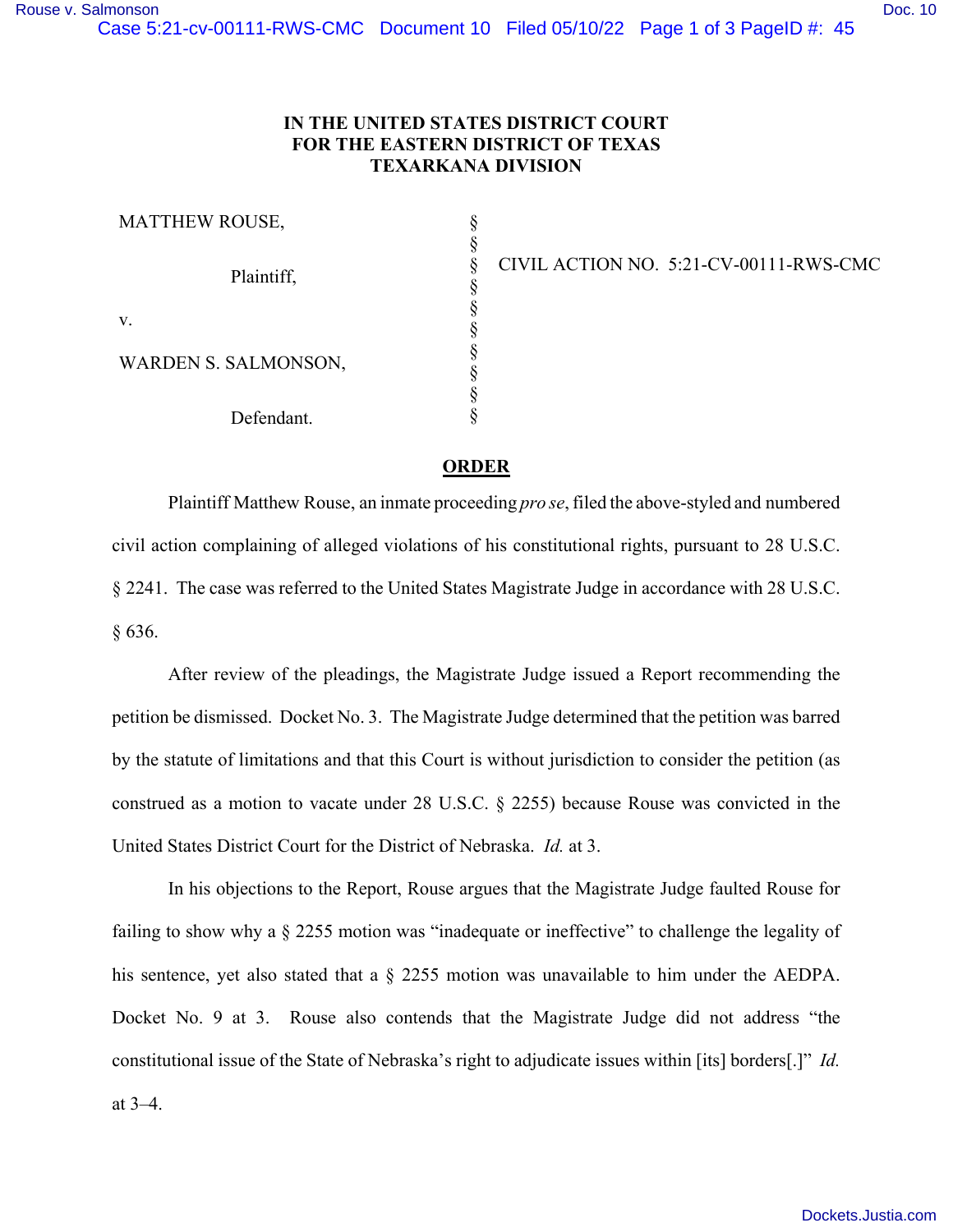Rouse's objections are without merit. The Magistrate Judge correctly determined that Rouse's petition attacks the validity of his conviction and sentence, and his petition does not meet the criteria required to file a § 2241 petition in connection with the savings clause of § 2255. *See Padilla v. United States*, 416 F.3d 424, 426 (5th Cir. 2005); *Reyes-Requena v. United States*, 243 F.3d. 893 (5th Cir. 2001). Contrary to Rouse's objection, the Magistrate Judge did not suggest that a § 2255 motion is "unavailable." Rather, the Magistrate Judge explained that a § 2255 motion that is unsuccessful, that does not meet AEDPA's "second or successive" requirement, that is timebarred, or that is otherwise procedurally defective, does not make  $\S$  2255 "inadequate or ineffective." *See* Docket No. 3 at 2–3 (collecting cases). Additionally, a motion to vacate, set aside or correct sentence filed pursuant to 28 U.S.C. § 2255 provides the primary means of collaterally attacking a federal conviction and sentence. *See Tolliver v. Dobre*, 211 F.3d 876, 877 (5th Cir. 2000).

Nor did the Magistrate Judge fail to address Rouse's argument regarding the State of Nebraska's "right to adjudicate issues within [its] borders[.]" Docket No. 9 at 3–4. As properly determined by the Magistrate Judge, this Court is without jurisdiction to entertain a motion to vacate because Rouse was convicted in the United States District Court for the District of Nebraska.

Finally, as the Magistrate Judge also determined, even assuming this Court had jurisdiction, Rouse is barred from filing a motion to vacate pursuant to § 2255 based on the one-year statute of limitations. Therefore, this petition should be dismissed.

The Court has conducted a careful *de novo* review of those portions of the Magistrate Judge's proposed findings and recommendations to which Rouse objected. *See* 28 U.S.C. § 636(b)(1) (District Judge shall "make a *de novo* determination of those portions of the report or